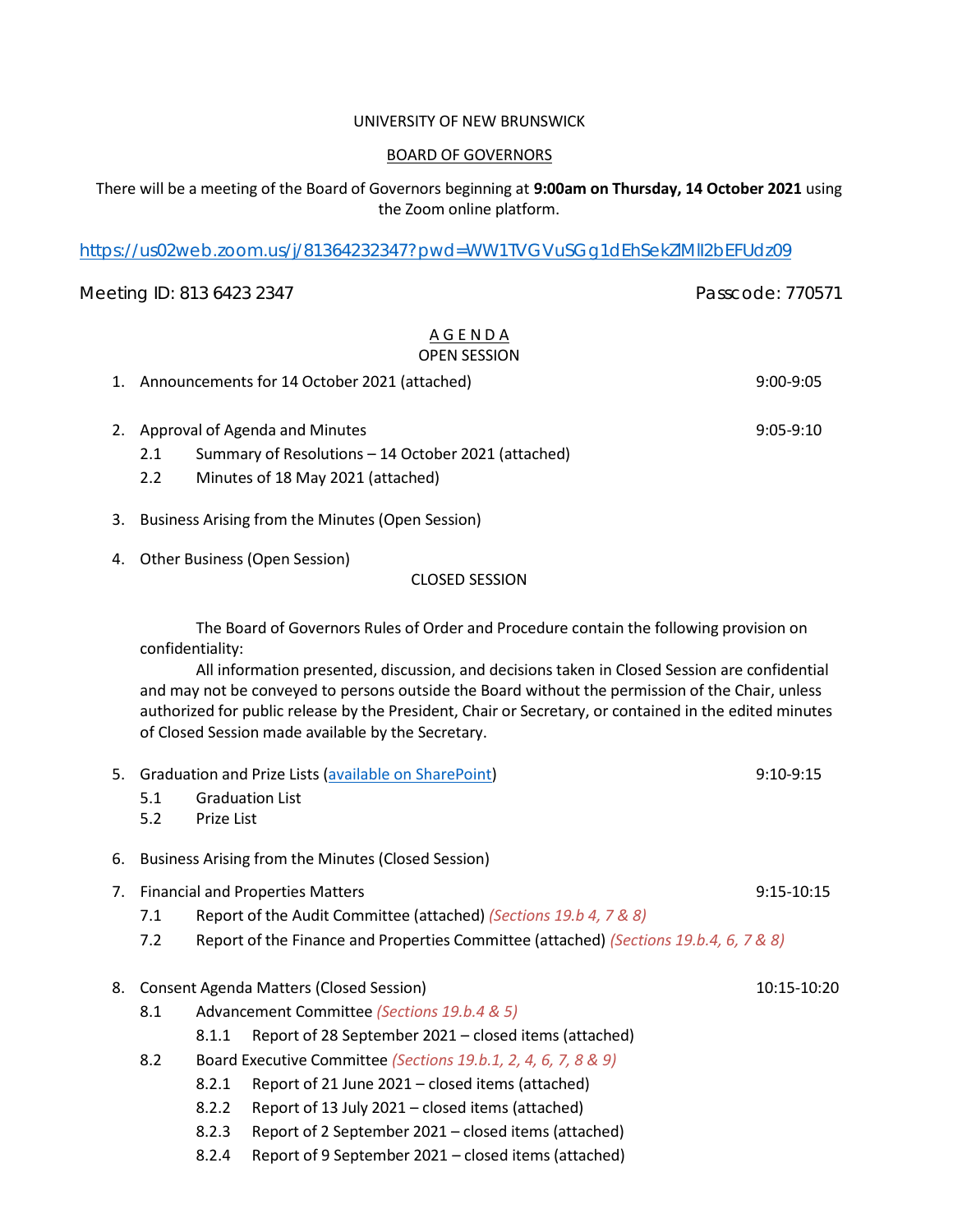- 8.2.5 Report of 1 October 2021 closed items (attached) 8.2.6 Report on E-Mail Ballot of 29 July 2021 (attached) 8.3 Board Human Resources Committee 8.3.1 Report of 21 June 2021 (attached) *(Section 19.b.9)* 8.3.2 Report of 13 July 2021 (attached) *(Section 19.b.9)* 8.3.3 Report of 9 September 2021 (attached) *(Section 19.b.9)* 8.4 Board Investments Committee *(Section 19.b.4)* 8.4.1 Report of 10 June 2021 (attached) 8.4.2 Report of 28 September 2021 (attached) 8.5 Board Nominating & Review Committee *(Sections 19.b.2)* 8.5.1 Report of 9 September 2021 – closed items (attached) 8.6 Faculty and Staff Lists *(Section 19.b.2)* 8.6.1 UNB Saint John (attached) 8.7 Annual Report on Shared Risk Pension Plan for Academic Employees (attached) BREAK 10:20-10:30 9. Strategic Discussion: The Growth Agenda for UNB 10:30-11:15 10. Board Chair's Report 10.1 Mid-Term Review of the President 11:15-11:30 11. Other Business (Closed Session) OPEN SESSION 12. President's Report 11:30-11:50 12.1 President's Report (attached) 12.2 Preliminary Enrolment Figures (attached) 12.3 Other 13. Consent Agenda Matters (Open Session) 11:50-11:55 13.1 Advancement Committee 13.1.1 Report of 28 September 2021– open items (See item 8.1.1)
	- 13.2 Board Executive Committee
		- 13.2.1 Report of 9 September 2021 open items (see item 8.2.4)
		- 13.2.2 Report of 1 October 2021 open items (see item 8.2.5)
	- 13.3 Board Nominating & Review Committee
		- 13.3.1 Report of 9 September 2021 open items (see item 8.5.1)
	- 13.4 Appointments to the Student Disciplinary Committee for 2021-2022 (attached)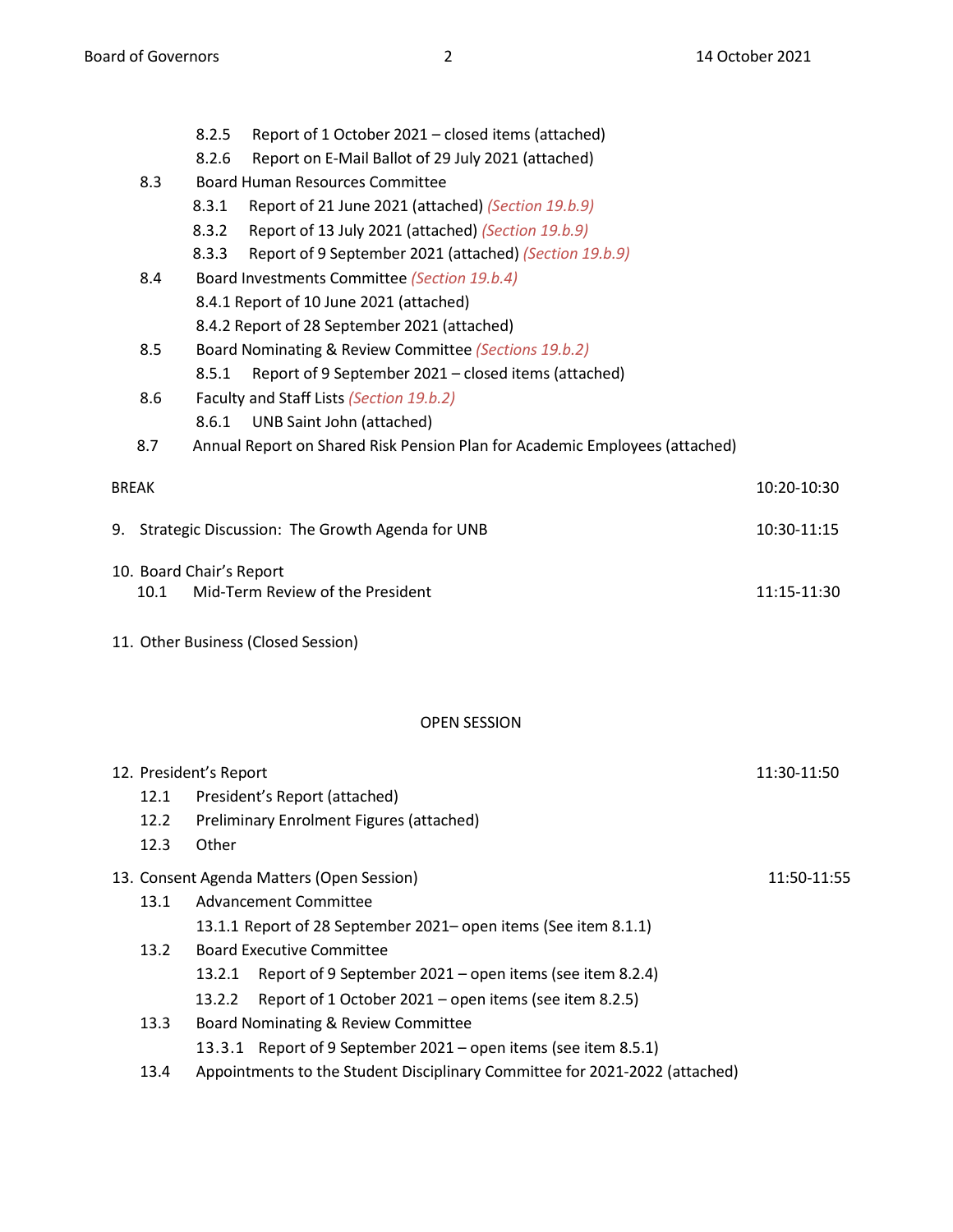14 Senates' Business (Please note summary reports of Senates' Business for the 11:55-12:00 September Senate meetings are provided as part of the attachments to the agenda. A summary report of Senates' Business for the October Senate meetings will be available as a handout at the meeting. In addition, the reports relating to items of Senates' Business are available to Board members on SharePoint. This is an extensive package.)

# 14.1 14 and 15 September 2021 (attached)

# **JOINT SENATES' ITEMS FOR INFORMATION**

- 14.1.1 President's Report
- 14.1.2 Report of the Vice-President (Research)
- 14.1.3 Strategic Discussion: COVID-19 & Return to Campus

## **FREDERICTON SENATE ITEMS FOR INFORMATION**

- 14.1.4 Amendments to the 2021 Encaenia Graduation List
- 14.1.5 2020-21 Student Standings and Promotions Annual Report
- 14.1.6 Report of the Senate Review Committee

## **SAINT JOHN SENATE ITEMS FOR INFORMATION**

14.1.7 Amendments to the 2021 Spring Convocation Graduation List

# **JOINT SENATES' ITEMS FOR APPROVAL**

- 14.1.8 Graduate Matters
- 14.1.9 Report of the Undergraduate Scholarships Committee

14.1.10 Report of the Academic Policy and Procedures Committee

14.1.11 Update on Health Emergency Planning

## **FREDERICTON SENATE ITEMS FOR APPROVAL**

14.1.12 Report of the Academic Planning Committee

- 14.1.13 Report of the Non-Credit Course Committee
- 14.2 12 and 13 October 2021 (handout)

# **JOINT SENATES' ITEMS FOR INFORMATION**

- 14.2.1 President's Report
- 14.2.2 Preliminary Enrolment Reports
- 14.2.3 Update on Response to Health Emergency

# **FREDERICTON SENATE ITEMS FOR INFORMATION**

14.2.4 Academic Planning Metrics

# **SAINT JOHN SENATE ITEMS FOR INFORMATION**

14.2.5 Report of the Academic Planning & Resources Committee

# **JOINT SENATES' ITEMS FOR APPROVAL**

14.2.6 Report of the Undergraduate Scholarships Committee

14.2.7 Report of the School of Graduate Studies

# **FREDERICTON ITEMS FOR APPROVAL**

14.2.8 Certificate and Diploma Candidates

# **SAINT JOHN ITEMS FOR APPROVAL**

14.2.9 Certificate and Diploma Candidates

14.3 Bachelor of Science in Engineering (Environmental Engineering) (attached)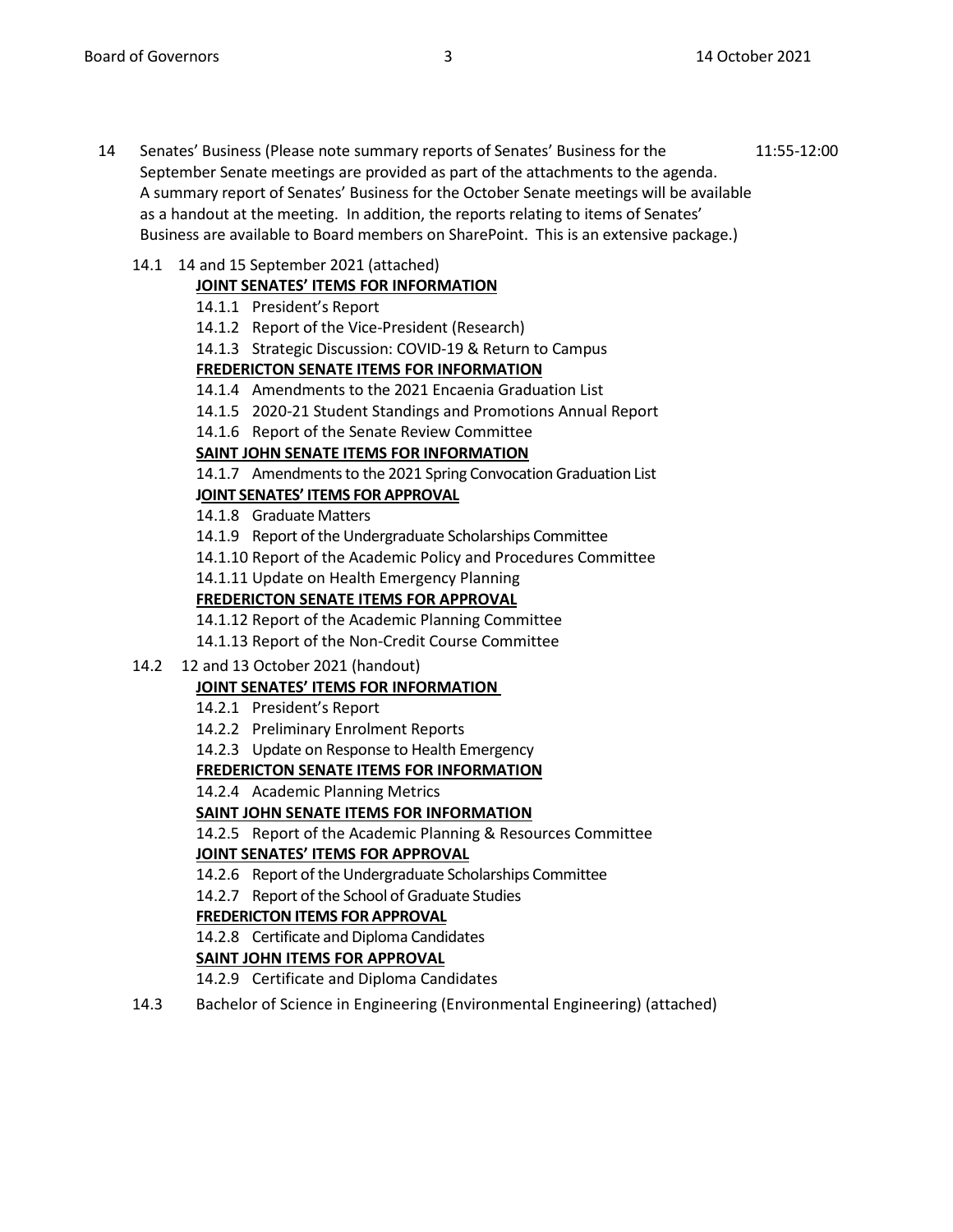| 15 In Camera Meeting with the President                                                                      | 12:00-12:05 |
|--------------------------------------------------------------------------------------------------------------|-------------|
| 16 In Camera Meeting of Voting Board Members<br>16.1 Report of the Executive Compensation Committee (verbal) | 12:05-12:15 |
| 17 Adjournment                                                                                               |             |

18 Additional Opportunity for In Camera Discussion

Sarah J. DeVarenne, Secretary